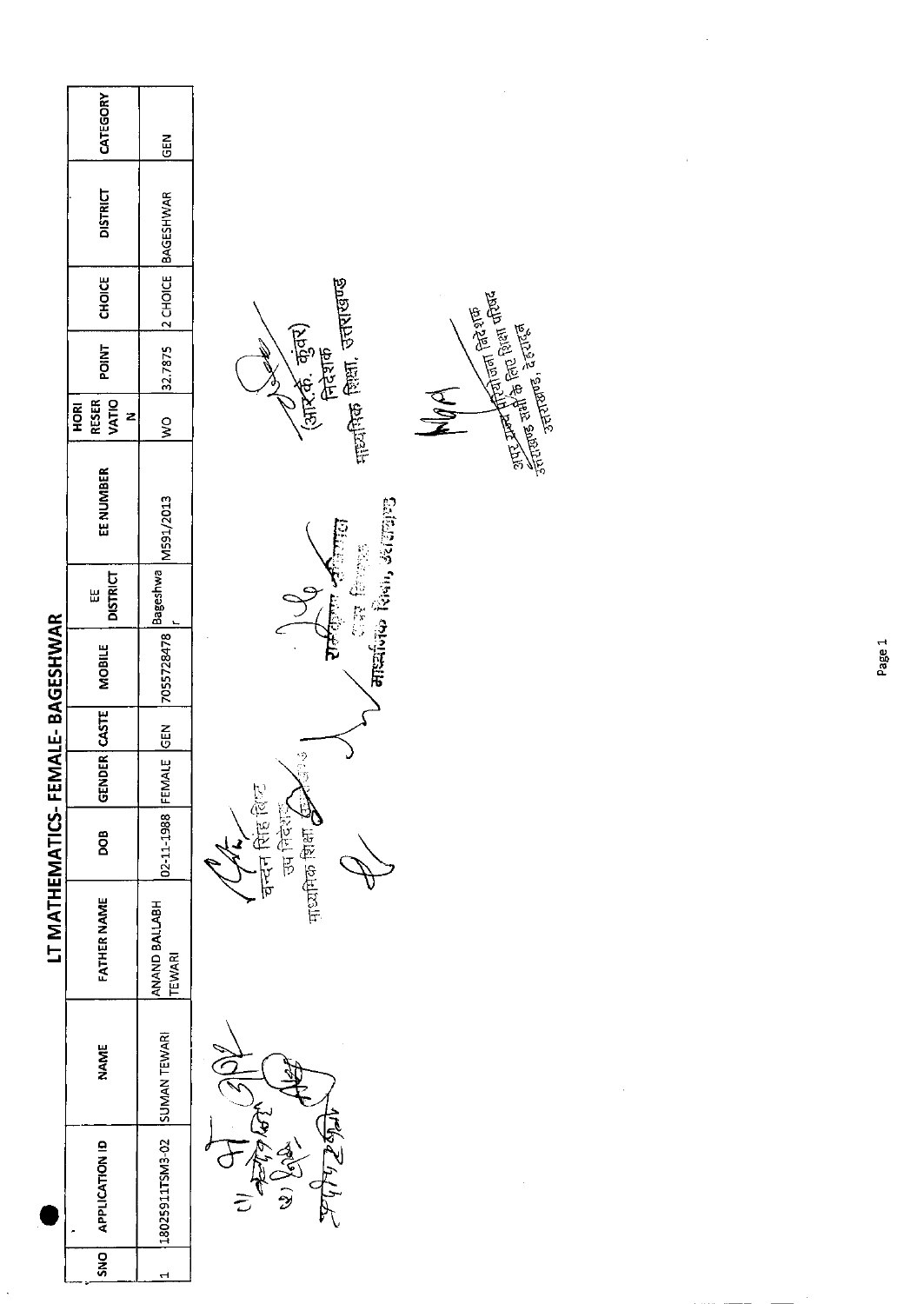## LT MATHEMATICS-FEMALE-PITHORAGARH

| CATEGORY                                  | $rac{2}{9}$                           |
|-------------------------------------------|---------------------------------------|
| <b>DISTRICT</b>                           | 33.3935 SCHOICE PITHORAGARH           |
| POINT   CHOICE                            |                                       |
|                                           |                                       |
| <b>VATIO</b><br><b>RESER</b><br>HORI<br>7 | $rac{1}{2}$                           |
| EE NUMBER                                 | JA23120109413                         |
| VDER   CASTE   MOBILE   EE DISTRICT       | -MALE GEN 9639534528 Udham 5<br>Nagar |
|                                           |                                       |
|                                           |                                       |
| 준<br>이                                    |                                       |
| ဦ                                         | 04-01-1986 FEM                        |
| <b>FATHER NAME</b>                        | ISHWARI DATT<br><b>EHYLL</b>          |
| NAME                                      | <b>SONIA BHATT</b>                    |
| SNO   APPLICATION ID                      | BB30103U1S12A92<br>$\frac{1}{4}$      |
|                                           |                                       |



मायमिक शिक्षा, उत्तराखण्ड (अमिली, कुंवर)<br>निदेशक राल्लेजन की लाला<br>अस विरशक<br>**माध्यमिक शिक्षा, उत्तरा**सानु  $\frac{9}{6}$ नन्दन सिंह विष्ट<br>उप निदेशक<br><sub>माध्यमिक शिक्षा,</sub> उत्तराख्यक  $\mathsf{Q}$ 

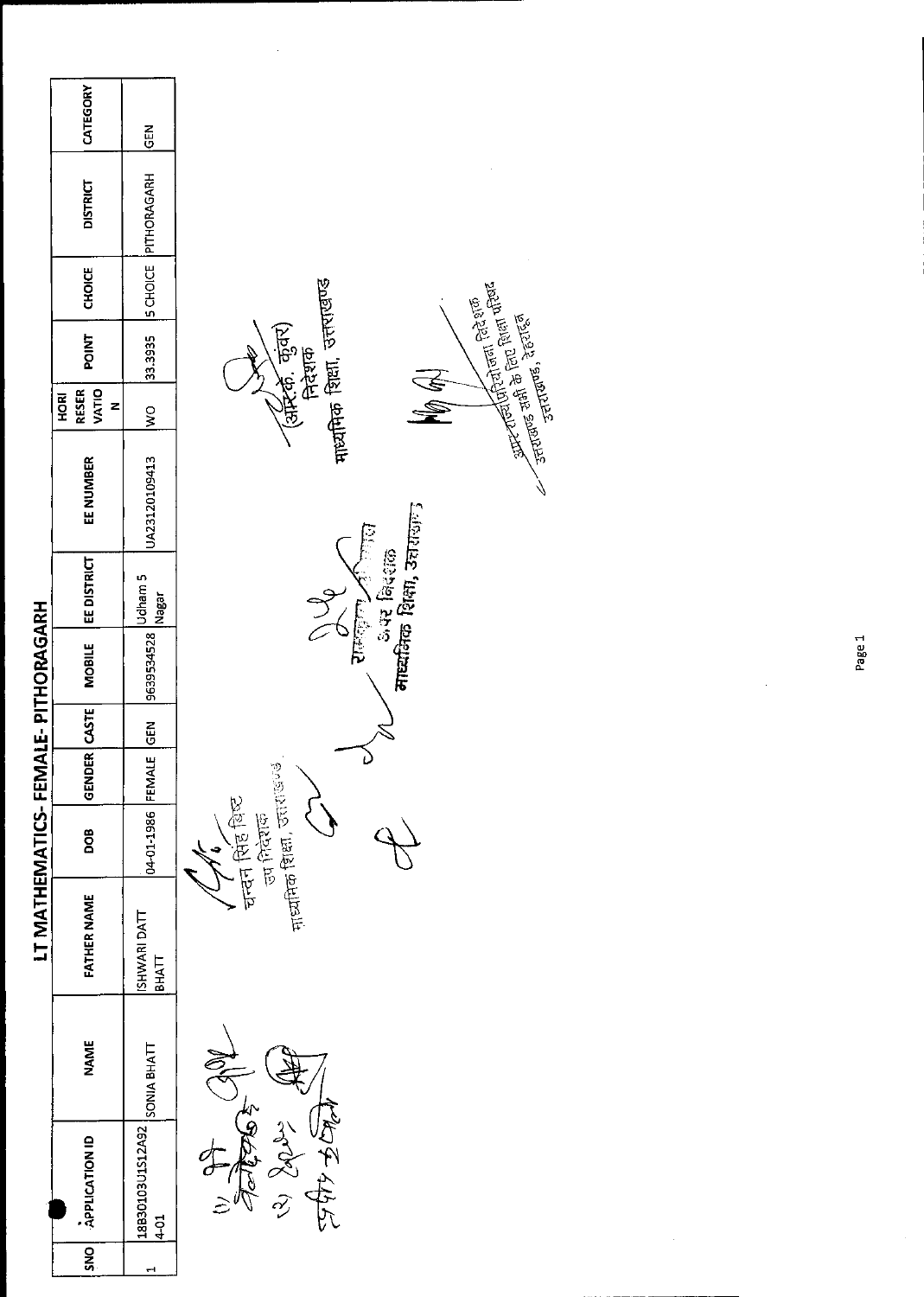|                                | CATEGORY                           | 집<br>5                                 | 도<br>55                  | <u>s</u>                |                                                         |
|--------------------------------|------------------------------------|----------------------------------------|--------------------------|-------------------------|---------------------------------------------------------|
|                                | <b>DISTRICT</b>                    | US NAGAR                               | 2 CHOICE US NAGAR        | 5 CHOICE JUS NAGAR      |                                                         |
|                                | <b>CHOICE</b>                      | 1 CHOICE                               |                          |                         |                                                         |
|                                | <b>POINT</b>                       | 34.26                                  | 33.908                   | 20.5755                 | माध्यमिक शिक्षा, उत्तराखण्ड<br>(अस्कि, कुंवर)<br>निदेशक |
|                                | VATIO<br><b>RESER</b><br>HORI<br>z | $\frac{1}{2}$                          | ş                        | $\frac{1}{2}$           | <b>ANGINA</b>                                           |
|                                | EE NUMBER                          | M/F/9460/13                            | UA12220183496            | 29030/14                |                                                         |
|                                | EE DISTRICT                        | <b>Udham S</b><br>Nagar                | Nainital                 |                         | ष्ट्यविक शिक्षा, उत्तराज्ञक                             |
| LT MATHEMATICS-FEMALE-US NAGAR | <b>MOBILE</b>                      | 9720899902                             | 9012693558               | 8475067125 Haridwar     | रामकूर्ण अभ्रिति<br>अस निश्ल                            |
|                                |                                    | $rac{5}{65}$                           | <b>IGEN</b>              | $\overline{\mathbf{s}}$ |                                                         |
|                                | GENDER CASTE                       |                                        |                          |                         |                                                         |
|                                | BOO                                |                                        | 14-08-1982 FEMALE        | 22-10-1989 FEMALE       | चन्दन सिंह बिष्ट<br><b>PD REEE</b>                      |
|                                | <b>FATHER NAME</b>                 | PAAN SINGH BISHT   04-02-1990   FEMALE | <b>H M SHARMA</b>        | AMAR SINGH              | नाध्यनिक शिक्षा, उप                                     |
|                                | <b>NAME</b>                        | LALITA BISHT                           | KANCHAN SHARMA           | <b>DEEPA RANI</b>       |                                                         |
|                                | <b>APPLICATION ID</b>              | 183BML46F091-01                        | 182861A9S32KU102<br>4-02 | 184D21R3090-02          | <u>Mage h</u><br>Methods<br>Lady<br>$\hat{\psi}$        |
|                                | <b>ONS</b>                         | Н                                      | $\mathbf{\hat{z}}$       | m                       |                                                         |

Page 1

 $\overline{\phantom{a}}$ 

 $\boldsymbol{\beta}$ 

 $\mathfrak{S}$ 

 $\mathbb{F}$ 

**Company Company Report Report Report Report Report Report Report Report Report Report Report Report Report Report Report Report Report Report Report Report Report Report Report Report Report Report Report Report Report Re**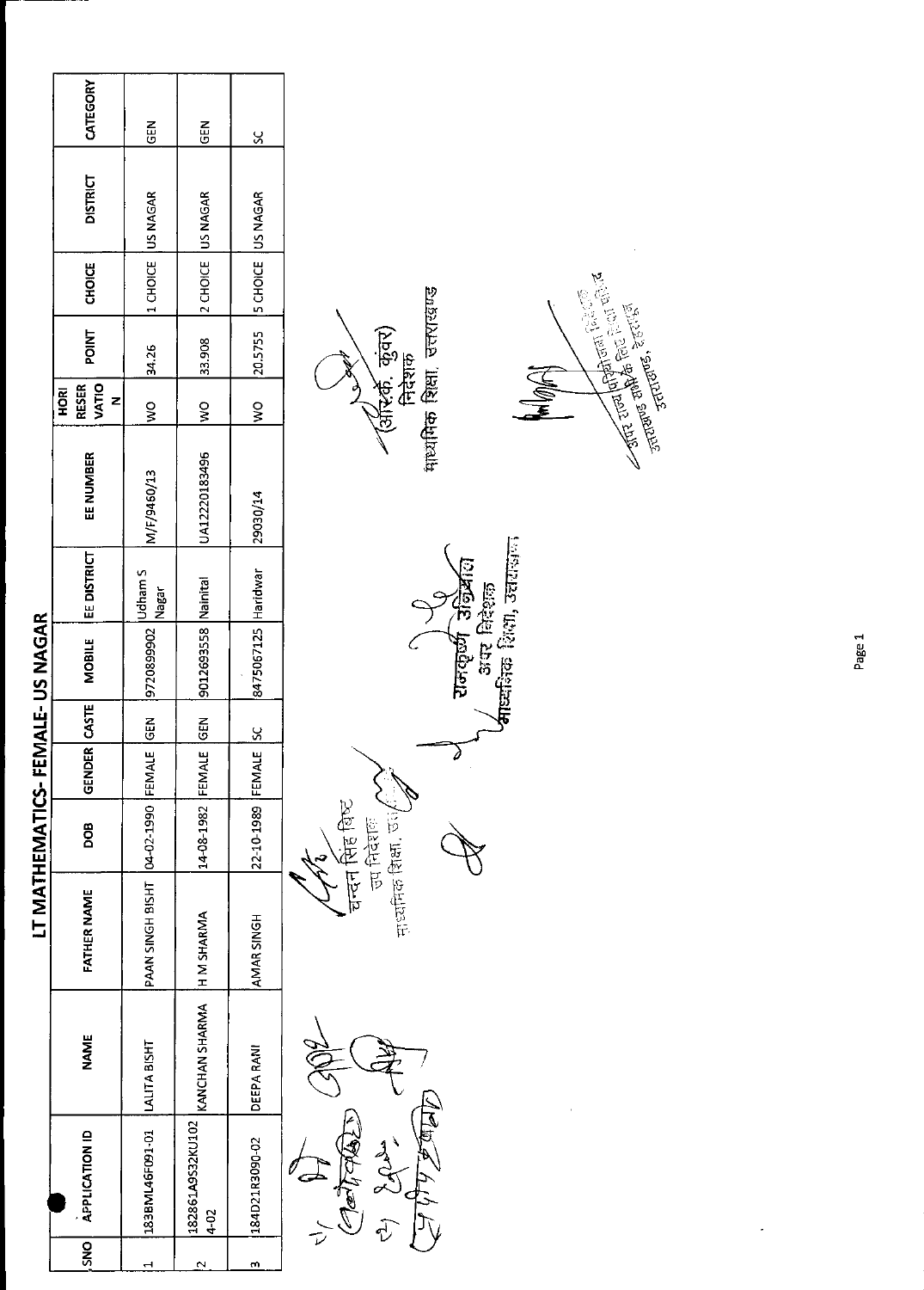|                               | CATEGORY                           | GEN                            |                                                                                                                                                                                                                                                                                                                                                                                                                                                                                  |
|-------------------------------|------------------------------------|--------------------------------|----------------------------------------------------------------------------------------------------------------------------------------------------------------------------------------------------------------------------------------------------------------------------------------------------------------------------------------------------------------------------------------------------------------------------------------------------------------------------------|
|                               | <b>DISTRICT</b>                    |                                |                                                                                                                                                                                                                                                                                                                                                                                                                                                                                  |
|                               | CHOICE                             | 6 CHOICE CHAMOLI               |                                                                                                                                                                                                                                                                                                                                                                                                                                                                                  |
|                               | <b>POINT</b>                       | 32.3925                        | $\frac{1}{2} \frac{1}{2} \frac{1}{2} \frac{1}{2} \frac{1}{2} \frac{1}{2} \frac{1}{2} \frac{1}{2} \frac{1}{2} \frac{1}{2} \frac{1}{2} \frac{1}{2} \frac{1}{2} \frac{1}{2} \frac{1}{2} \frac{1}{2} \frac{1}{2} \frac{1}{2} \frac{1}{2} \frac{1}{2} \frac{1}{2} \frac{1}{2} \frac{1}{2} \frac{1}{2} \frac{1}{2} \frac{1}{2} \frac{1}{2} \frac{1}{2} \frac{1}{2} \frac{1}{2} \frac{1}{2} \frac{$<br>(आर.के. कुंवर)<br>निदेशक<br><b>STITUTES, 26-1768</b><br><b>The first feature</b> |
|                               | VATIO<br><b>RESER</b><br>HORI<br>z | $\geq$                         | <b>ANG AN</b>                                                                                                                                                                                                                                                                                                                                                                                                                                                                    |
|                               | EE NUMBER                          | M/1527/14                      |                                                                                                                                                                                                                                                                                                                                                                                                                                                                                  |
|                               | EE OISTRICT                        | <b>Udham S</b><br>Nagar        | मार्व्यक्षिक शिक्षा, उत्तराज्ञान<br>The Second Design<br>अंग् विदेशक                                                                                                                                                                                                                                                                                                                                                                                                             |
|                               | <b>MOBILE</b>                      | 9917962656                     |                                                                                                                                                                                                                                                                                                                                                                                                                                                                                  |
|                               |                                    | $rac{BC}{28C}$                 |                                                                                                                                                                                                                                                                                                                                                                                                                                                                                  |
|                               | GENDER CASTE                       |                                | $\frac{e^x}{e^x}$                                                                                                                                                                                                                                                                                                                                                                                                                                                                |
| LT MATHEMATICS-FEMALE-CHAMOLI | DOB                                | 15-04-1992 FEMALE              | यन्दन सिंह विष्ट<br>माध्यमिक शिक्षा / लेले<br>ज्य निर्देशक                                                                                                                                                                                                                                                                                                                                                                                                                       |
|                               | <b>FATHER NAME</b>                 | NARENDRA SINGH<br><b>VADAV</b> |                                                                                                                                                                                                                                                                                                                                                                                                                                                                                  |
|                               | <b>NAME</b>                        | NITIKA YADAV                   |                                                                                                                                                                                                                                                                                                                                                                                                                                                                                  |
|                               | APPLICATION IO                     | 184NY12M175-01                 | $\frac{2}{2}$<br>$\tilde{c}$                                                                                                                                                                                                                                                                                                                                                                                                                                                     |
|                               | $\overline{5}$                     |                                |                                                                                                                                                                                                                                                                                                                                                                                                                                                                                  |

 $\frac{1}{\sqrt{2}}$ 

Page 1

Ŷ,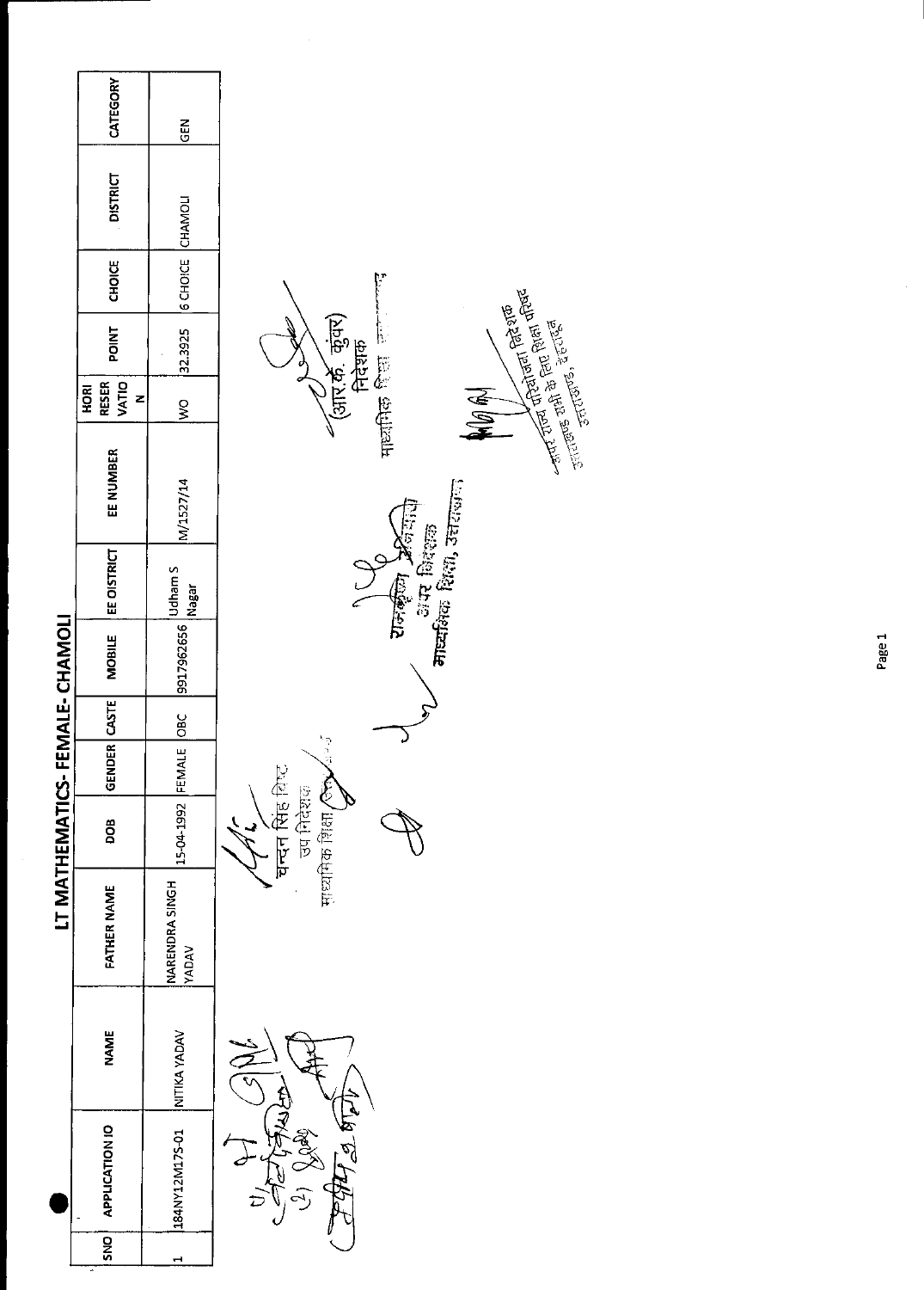|                      |                        |                            |                   |               |               | LT MATHEMATICS-FEMALE-UTTARKASHI |             |           |                                     |              |               |                     |               |  |
|----------------------|------------------------|----------------------------|-------------------|---------------|---------------|----------------------------------|-------------|-----------|-------------------------------------|--------------|---------------|---------------------|---------------|--|
| SNO   APPLICATION ID | <b>NAME</b>            | <b>FATHER NAME</b>         | <b>900</b>        | GENDER CASTE! |               | <b>MOBILE</b>                    | EE OISTRICT | EE NUMBER | VATIO<br><b>RESER</b><br><b>ROH</b> | <b>POINT</b> | <b>CHOICE</b> | <b>DISTRICT</b>     | CATEGORY      |  |
| 18023WD13C-02        | <b>DEEPIKA CHAUHAN</b> | RATAN SINGH<br>CHAUHAN     | 27-03-1990 FEMAL  |               | $\frac{2}{5}$ | 9758997389   Nainital            |             | W-330/12  | ος<br>Μ                             | 32.474       |               | 7 CHOICE UTTARKASHI | $\frac{2}{5}$ |  |
| 182-SA94W08-09       | ANJU SEMWAL            | <b>BRU MOHAN</b><br>SEMWAL | 22-05-1984 FEMALE |               |               | 9410702851 Tehri                 |             | W-482/09  | $\frac{1}{2}$                       | 32.461       |               | 3 CHOICE UTTARKASHI | GEN-OBC       |  |



ान बिर्दशक<br>**माध्य**निक शिथा, उत्तराष्णु **CONTROLLED**  $\mathbb{C}^2$ **पन्दन सिंह** बिच्च<br>उप निर्वेशन 中國(中國)

(आर.के. कुंवर)<br>निदेशक<br><sub>गोड्यी</sub>वेक रिपा राज्या जाउँ



Page 1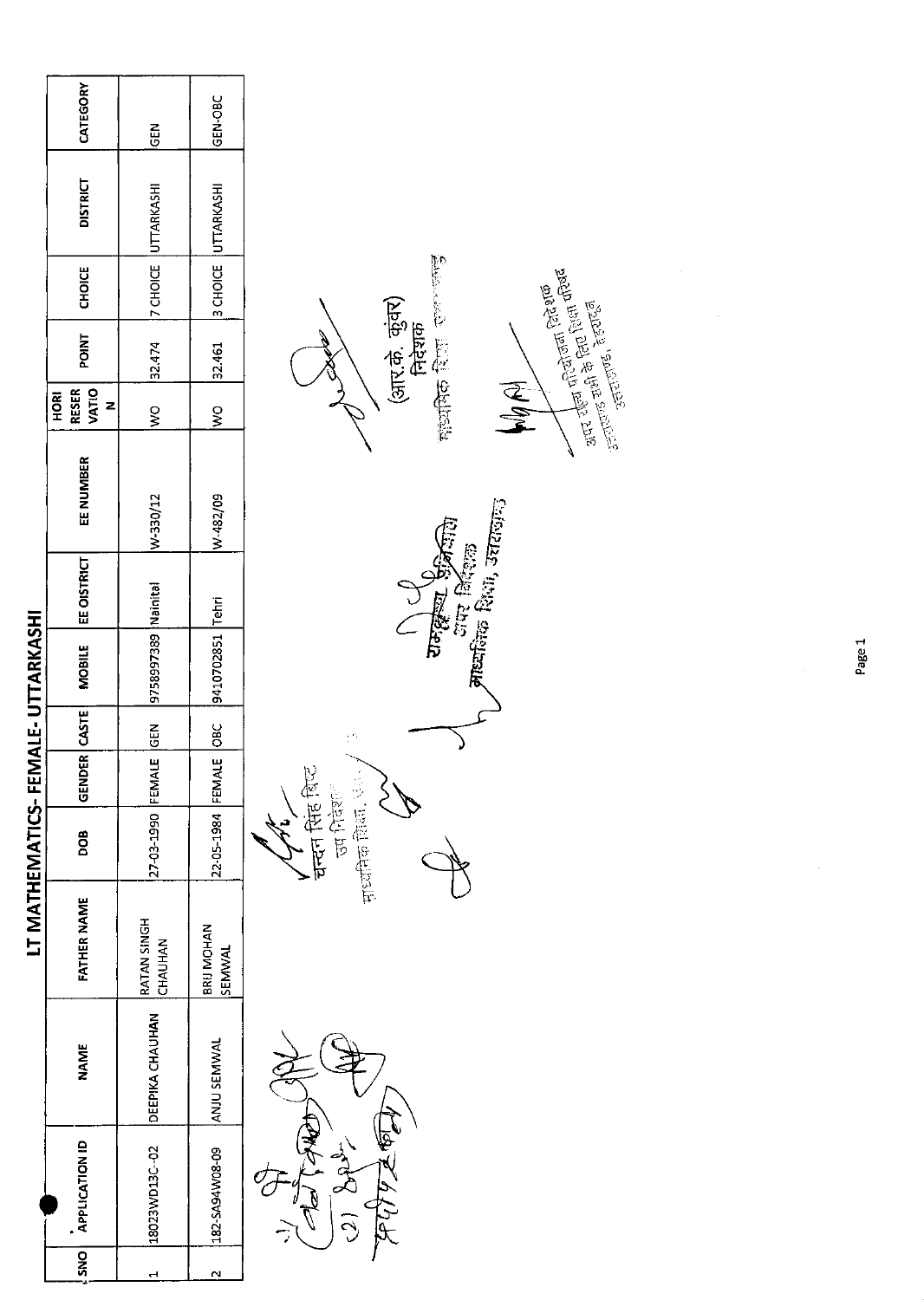|                                 | CATEGORY                           | GEN-OBC                     |                                                                                       |        |
|---------------------------------|------------------------------------|-----------------------------|---------------------------------------------------------------------------------------|--------|
|                                 | <b>DISTRICT</b>                    | HARIDWAR                    | Þ                                                                                     |        |
|                                 | <b>CHOICE</b>                      | 1 CHOICE                    | <b>And the fill light first</b><br>And state light the first of the first             |        |
|                                 | <b>POINT</b>                       | 33.1195                     | माध्यमिक शिक्षा उल्लेट<br>(अरि.के. कुंवर)<br>निदेशक<br>- उत्तराख, देहताको<br>उत्तराख, |        |
|                                 | VATIO<br><b>RESER</b><br>HORI<br>z | $\frac{8}{5}$               | MA                                                                                    |        |
|                                 | EE NUMBER                          | UA091201515661              |                                                                                       |        |
|                                 | EE DISTRICT                        | Haridwar                    | ⁄ अंप विदेशक<br>माध्यमिक शिंगा, उत्तराजान<br>रामकूले उनियात                           |        |
| LT MATHEMATICS-FEMALE- HARIDWAR | <b>MOBILE</b>                      | 8273885118                  |                                                                                       | Page 1 |
|                                 | GENDER CASTE                       | jовс                        |                                                                                       |        |
|                                 |                                    | FEMALE                      | ゆうじこぼ                                                                                 |        |
|                                 | DOB                                | 01-07-1989                  | चन्दन सिंह बिष्ट<br>医花仁历<br>可以付け                                                      |        |
|                                 | <b>FATHER NAME</b>                 | BIJENDRA SINGH<br>SAINI     |                                                                                       |        |
|                                 | <b>NAME</b>                        | <b>SHALINI SAINI</b>        |                                                                                       |        |
|                                 | <b>APPLICATION ID</b>              | 18562611951AS00S<br>$10-02$ | $\frac{1}{2}$<br>$\sum_{\ell}$                                                        |        |
|                                 | SNO                                | $\mathbf{r}$                |                                                                                       |        |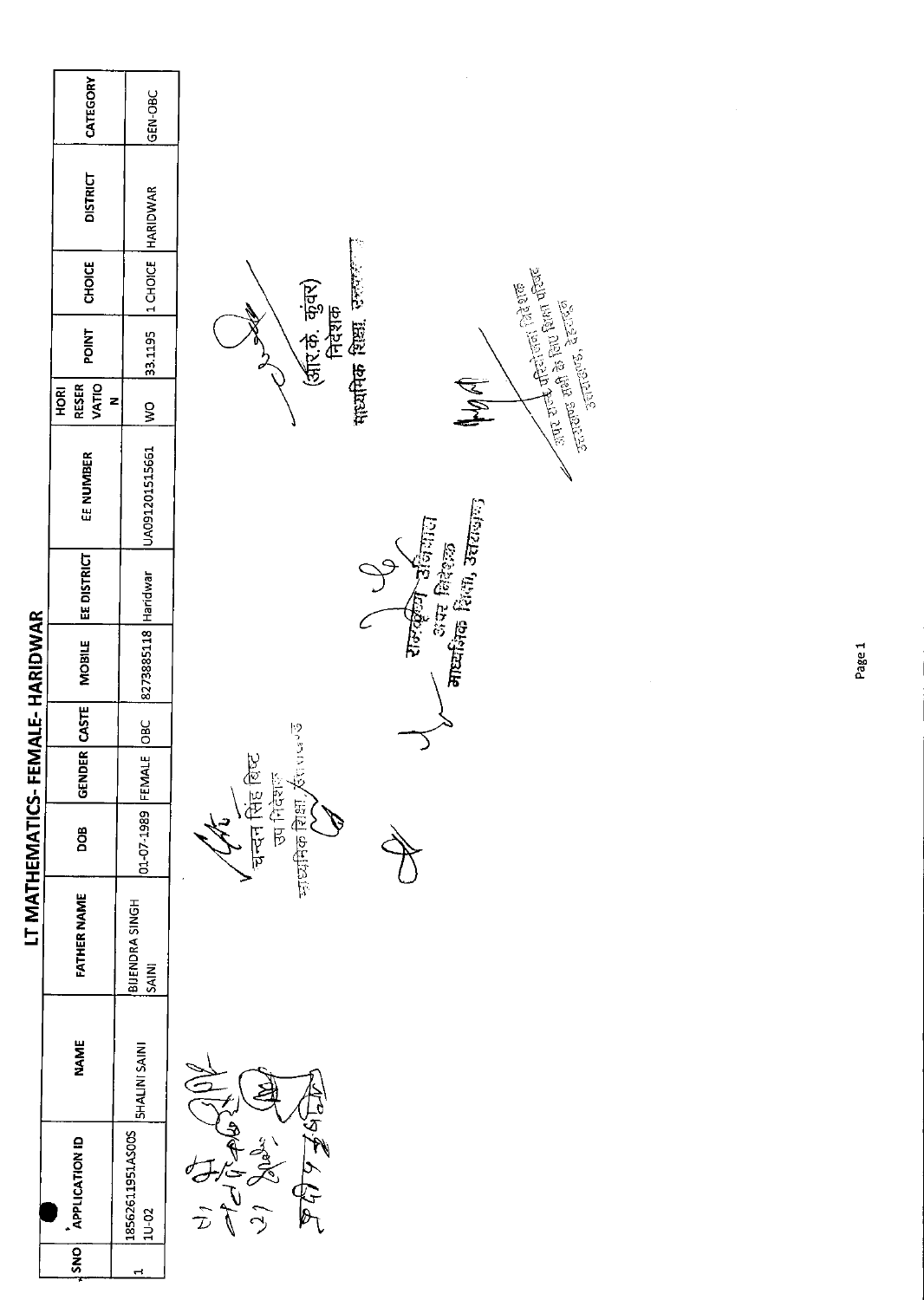|                                   | CATEGORY                                  | GEN                         |                                                                                                                                                                                                                                                                                                                                                                               |
|-----------------------------------|-------------------------------------------|-----------------------------|-------------------------------------------------------------------------------------------------------------------------------------------------------------------------------------------------------------------------------------------------------------------------------------------------------------------------------------------------------------------------------|
|                                   | <b>DISTRICT</b>                           | <b>6 CHOICE RUDRAPRAYAG</b> |                                                                                                                                                                                                                                                                                                                                                                               |
|                                   | CHDICE                                    |                             |                                                                                                                                                                                                                                                                                                                                                                               |
|                                   | <b>POINT</b>                              | 32.452                      | strated and property of the strated of the strated and the strated and the strated and the strated and the str<br>Strategy and a strategy of the strategy of the strategy of the strategy of the strategy of the strategy of the<br>(ब्रार.के कुंवर)<br>निदेशक<br>$\frac{1}{2}$ and $\frac{1}{2}$ and $\frac{1}{2}$ and $\frac{1}{2}$<br>उत्तराखण्ड, देहराएँगै<br>उत्तराखण्ड, |
|                                   | <b>VATIO</b><br><b>RESER</b><br>HORI<br>z | $\tilde{\mathbf{z}}$        | $\frac{\epsilon}{\epsilon}$                                                                                                                                                                                                                                                                                                                                                   |
|                                   | EE NUMBER                                 | M/F/9177/2012               | / रामकृष्ण उक्षियाल<br>मार्जाकेक विदेशक<br>मार्जाकेक विधा, उत्तराजान                                                                                                                                                                                                                                                                                                          |
|                                   | EE DISTRICT                               | Udham S<br>Nagar            | $\frac{1}{2}$                                                                                                                                                                                                                                                                                                                                                                 |
|                                   | <b>MOBILE</b>                             | 9837309839                  |                                                                                                                                                                                                                                                                                                                                                                               |
|                                   |                                           | GEN                         |                                                                                                                                                                                                                                                                                                                                                                               |
|                                   | <b>GENDER</b> CASTE                       |                             | उपदेशक<br>$\mathscr{P}$                                                                                                                                                                                                                                                                                                                                                       |
|                                   | <b>BOO</b>                                | 26-01-1981 FEMALE           | ्र <sub>ा</sub> रध्यमिक शिक्षा, उत्तराय्थ <b>्</b><br>चन्दन सिंह लिल्ट<br>$\dot{\mathbf{z}}$                                                                                                                                                                                                                                                                                  |
| LT MATHEMATICS-FEMALE-RUDRAPRAYAG | <b>FATHER NAME</b>                        | DAYAL CHAND<br><b>ARORA</b> |                                                                                                                                                                                                                                                                                                                                                                               |
|                                   | <b>NAME</b>                               | <b>JYOTI ARORA</b>          |                                                                                                                                                                                                                                                                                                                                                                               |
|                                   | <b>APPLICATION ID</b>                     | 18A7FM0127291J-<br>G        | $\hat{\mathcal{Y}}$                                                                                                                                                                                                                                                                                                                                                           |
|                                   | SNO <sub>1</sub>                          |                             |                                                                                                                                                                                                                                                                                                                                                                               |

Page 1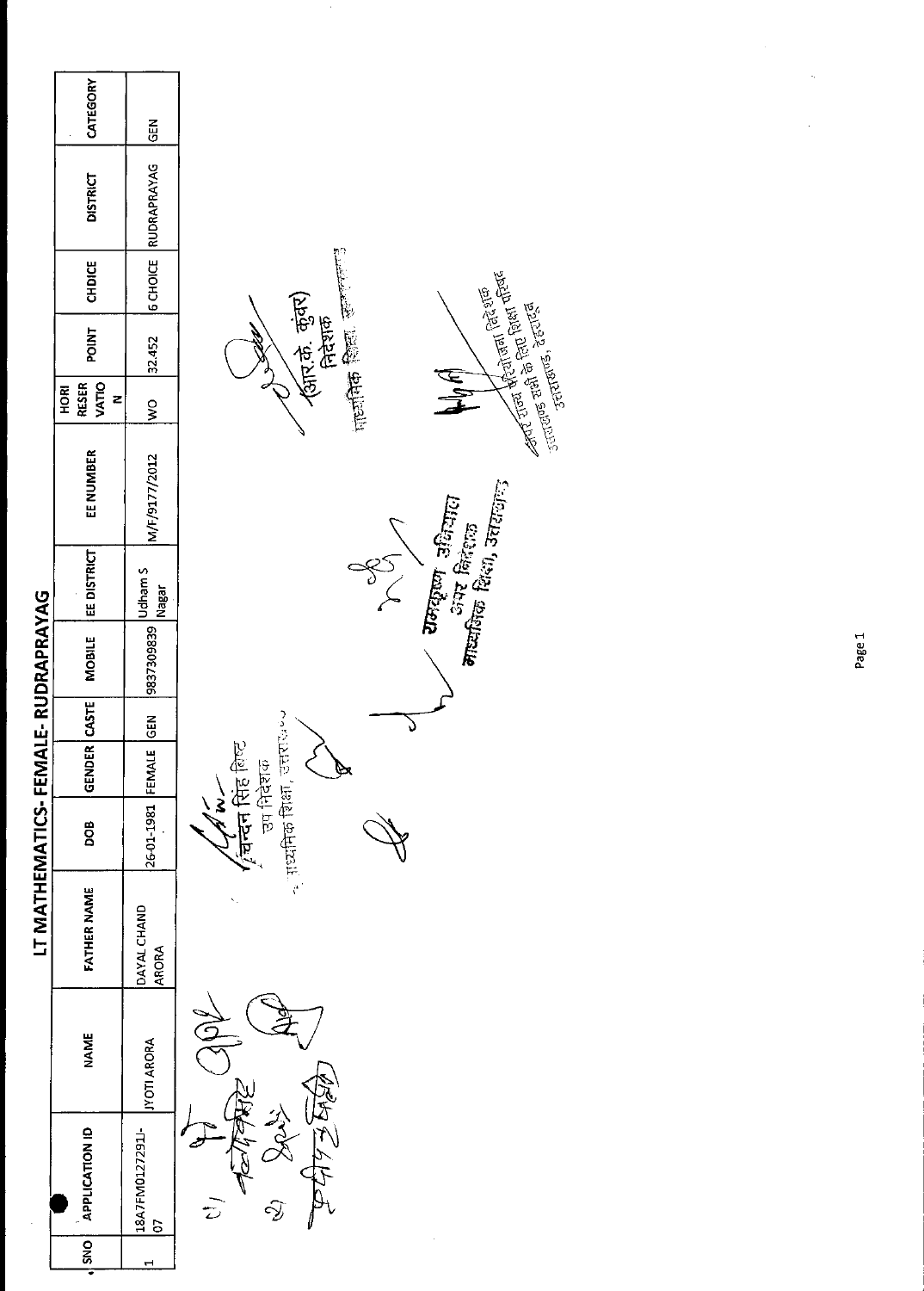|                 | CATEGORY                           | <b>GEN</b>                       |                                                                           |
|-----------------|------------------------------------|----------------------------------|---------------------------------------------------------------------------|
|                 | <b>DISTRICT</b>                    |                                  |                                                                           |
|                 | <b>CHOICE</b>                      | 1 CHOICE PAURI                   | नाट्यांतिक शिक्षा, उत्तराखण्ड                                             |
|                 | <b>POINT</b>                       | 33.33                            | (आर.के. कुंवर)<br>निदेशक<br>气气                                            |
|                 | VATIO<br><b>RESER</b><br>HORI<br>z | $\frac{1}{2}$                    |                                                                           |
|                 | EE NUMBER                          | UA1522013001689                  | ⁄ रामकृष्ण उन्निनात<br>अस्यक्षिक विदेशक<br>मास्यक्षिक विश्वेष, उत्तरालात् |
|                 | EE DISTRICT                        |                                  |                                                                           |
| FEMALE-PAURI    | <b>MOBILE</b>                      | 9719970922 Pauri                 |                                                                           |
|                 |                                    | <b>N3D</b>                       |                                                                           |
|                 | GENDER CASTE                       |                                  |                                                                           |
| LT MATHEMATICS- | BOD                                | 03-07-1990 FEMALE                | 中的作品 食品 人一<br>चन्दन सिंह बिल्ट<br>高度的<br>July                             |
|                 | <b>FATHER NAME</b>                 | CHAUPAL SINGH<br>RAWAT           |                                                                           |
|                 | <b>NAME</b>                        | DEEPA RAWAT                      | $\bigcup\limits_{i=1}^n\mathfrak{Q}_i$<br>$\mathcal{L}(\mathcal{R})$      |
|                 | APPLICATION ID                     | 18291R10U530612A<br><b>SD-02</b> | জ<br>$\widehat{\sigma}$<br>しなみ<br>$\frac{1}{2}$<br>$\frac{2}{2}$          |
|                 | SNO                                |                                  |                                                                           |

 $\tilde{\beta}$ 

**Control Control Control Control Control Control** 

1

 $\hat{\mathcal{A}}$ 

Page 1